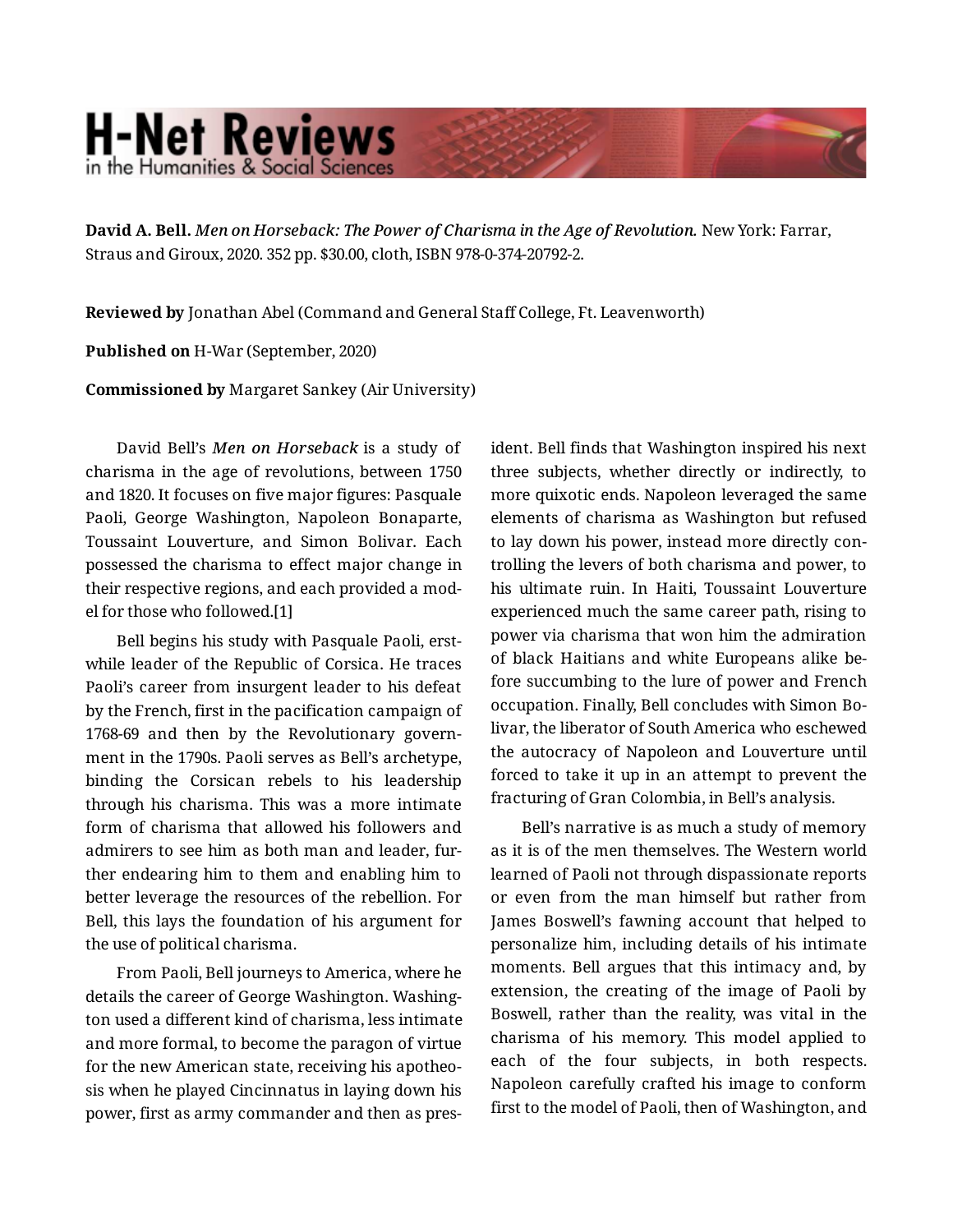Louverture to that of Washington; Bolivar had the benefit of drawing on all four of the examples that preceded him.

To this end, Bell notes that media played a crit‐ ical role in the spread of political charisma. He ar‐ gues that the charisma of prior periods was an im‐ personal one, the monarch as distant *pater famil‐ ias* disposing of his children according to his view of their best interests. The rise of mass literacy and the press changed this relationship, opening up av‐ enues of political charisma that were more inti‐ mate, more revealing, and crucially, more direct. Leaders like Napoleon did not need to rely on tra‐ dition to cement their rule when they could reach the people directly. Bell argues that this created a new kind of populist charisma that persists to the present, including its strengthening by social me‐ dia and as manifested in the Trump era.

As a result of this line of analysis, the individu‐ als largely disappear into Bell's narrative. This is especially apparent with Washington: despite Bell's highlighting of the importance of intimate knowledge of the study's subjects, Washington ap‐ pears only from a distance, as filtered through the myths of his life and the writings of those who eulo‐ gized him, especially Mason Weems. Louverture's relationship with his former slaves also disappears into the images of him formed by Americans, Euro‐ peans, and Bolivar. As mentioned, the image of Paoli is not the strictly historical one but rather Boswell's. In addition, as is the case with almost all works in the field of individual history, individuals who do not make the narrative, such as James Madison, Jean-Jacques Dessalines, and José de San Martin, loom large in their absence.

The casual reader will enjoy Bell's fluid narra‐ tion and storytelling as he weaves together ele‐ ments of social science, traditional historiography, history of memory, and metahistory throughout the era. For the historian, the value of the book is less in the narrative history and much more in Bell's purpose. He seeks to rehabilitate a very old line of historiography, that of the "great man," re‐ dubbing it "individual history" or "the history of charisma."

This indicates the issue with the direction Bell adopts, one of which he is quite well aware: the fraught nature of great man history. Bell directly engages this issue in the most useful portion of the book, the "excursus," entitled "Writing Charisma into History." In it, Bell traces the origins of great man history via Thomas Carlyle and the notion of political charisma through Max Weber. He notes the exchange of great man history for history from below in the late nineteenth century, largely at the hands of Marxists and the *Annales* school. This pushed analyses of individuals to popular histori‐ ans and social scientists, hence the Weberian con‐ nection. Bell seeks to rescue this line of historiogra‐ phy from the two fields, rehabilitating it as a valid academic pursuit while still acknowledging its dangers. He argues that individuals must be stud‐ ied in order to understand their outsized effects on history (and historiography), although historians must be careful not to ignore subalterns and indi‐ viduals who do not rise to the heights of power, which are the two most significant failings of great man historiography.

In the larger sense, Bell makes a persuasive case for the resurrection of the academic historio‐ graphical survey. He notes the penchant in mod‐ ern historiography for the "microhistory," intense‐ ly focused monographs that provide excellent and useful detail of aspects of daily life or average peo‐ ple in a given time period but often fail to connect to larger trends and movements. These have large‐ ly replaced broader, survey-type works, particular‐ ly as written by academic historians, leaving sur‐ veys to be written by popular historians and social scientists, just as great man history once was, and is. Bell finds that this results in incomplete histories and theories that often remain abstract rather than applicable or reflective of the reality of the times. However, rather than throwing over micro‐ histories for surveys, Bell proposes a happy medi‐ um—the one connected to the other, both illumi‐